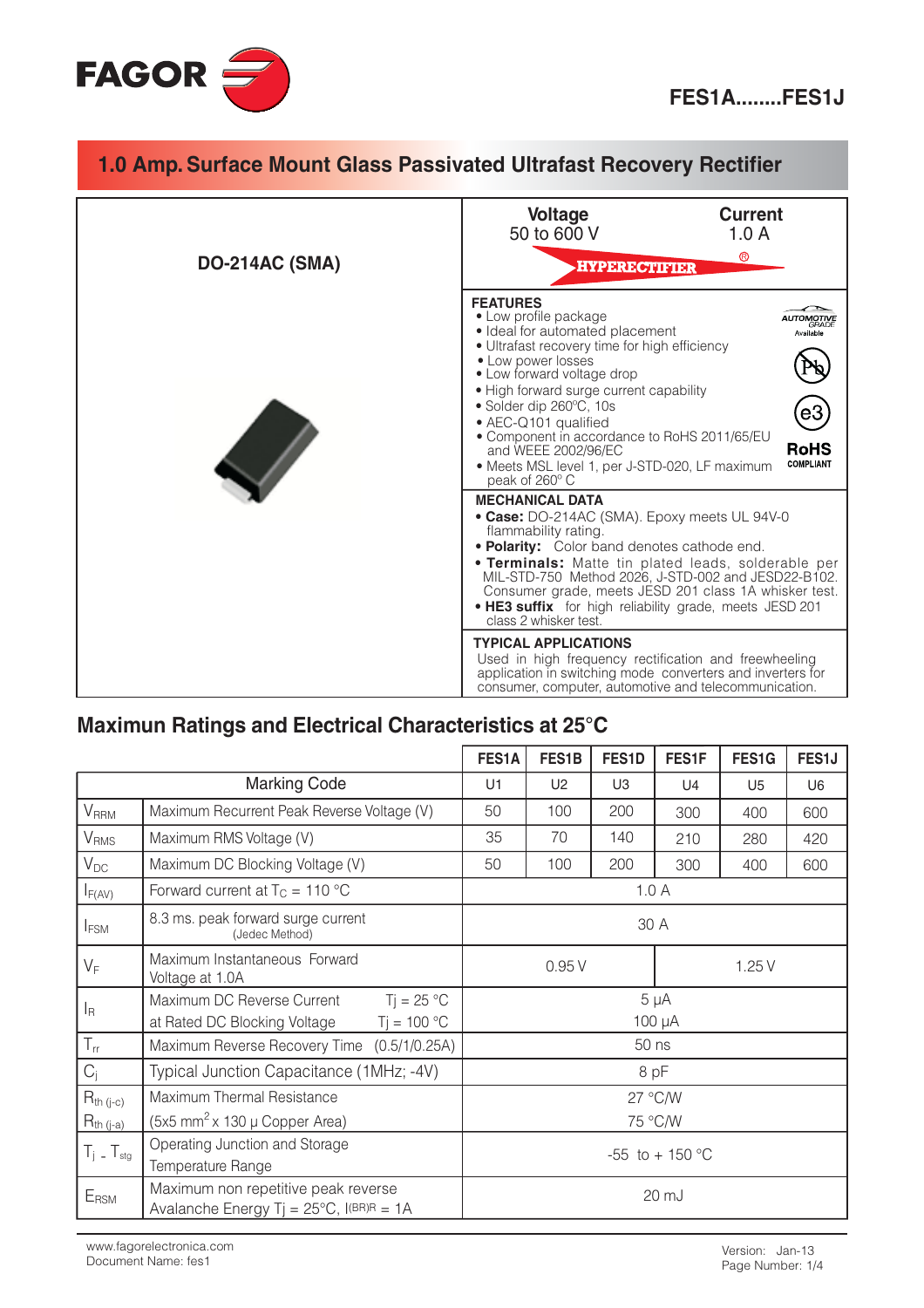# 1.0 Amp. Surface Mount Glass Passivated Ultrafast Recovery Rectifier

## **Ordering information**

| <b>PREFERRED P/N</b> | <b>PACKAGE CODE</b> | <b>DELIVERY MODE</b>       | <b>BASE QUANTITY</b> | UNIT WEIGHT (g) |
|----------------------|---------------------|----------------------------|----------------------|-----------------|
| FES1J TRTB           | <b>TRTB</b>         | 13" diameter tape and reel | 7.500                | 0.060           |
| FES1J HE3 TRTB       | <b>TRTB</b>         | 13" diameter tape and reel | 7.500                | 0.060           |
| <b>FES1J TRTS</b>    | <b>TRTS</b>         | 7" diameter tape and reel  | 1.500                | 0.060           |

Package Outline Dimensions: (mm) **DO-214AC (SMA)** 

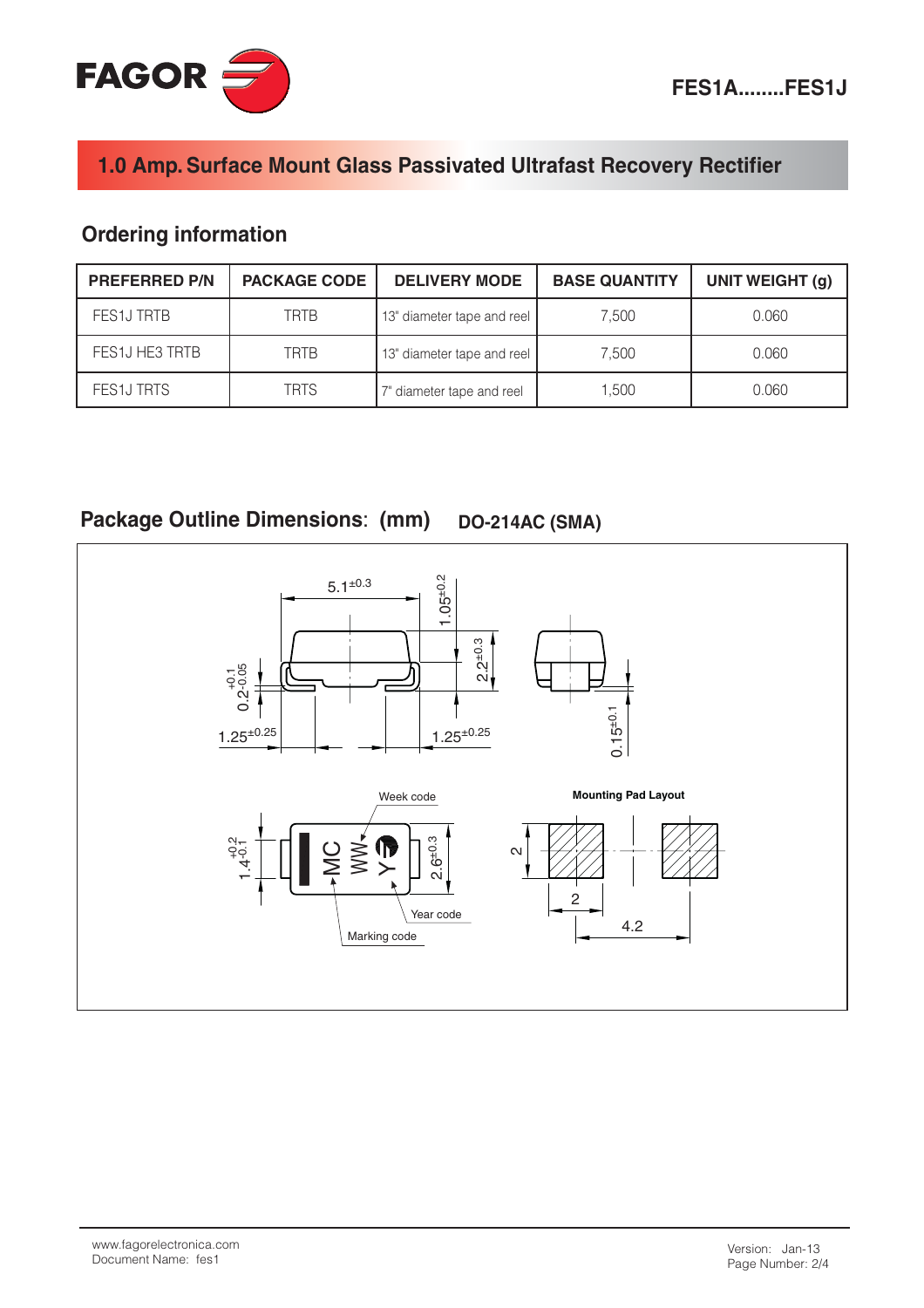

#### 1.0 Amp. Surface Mount Glass Passivated Ultrafast Recovery Rectifier

#### Ratings and Characteristics (Ta 25 °C unless otherwise noted)